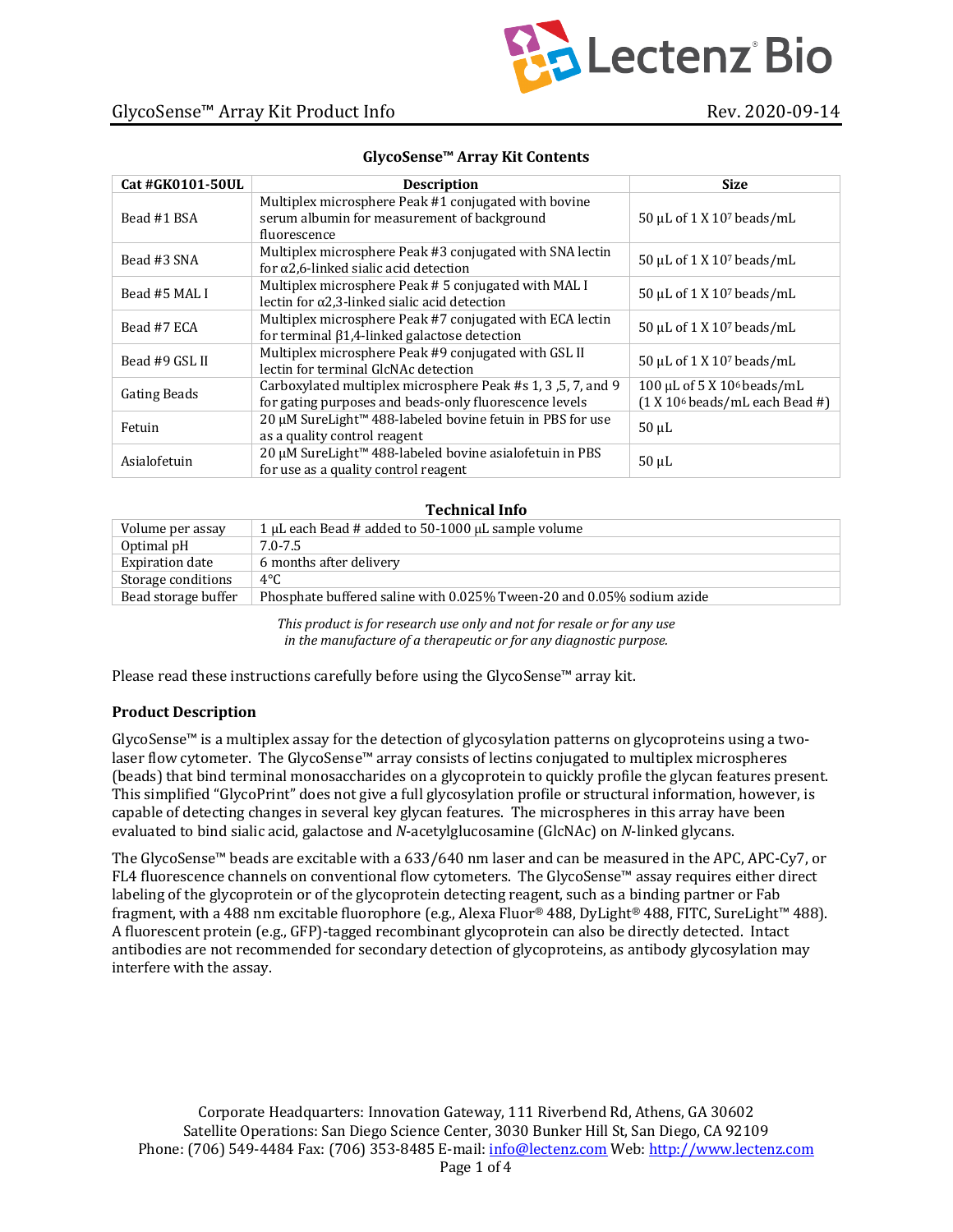

## **Directions** for use

- 1. Prepare a sample of labeled or unlabeled glycoprotein in phosphate buffered saline with  $1 \text{ mg/mL}$ bovine serum albumin (PBS/BSA). Concentration of glycoprotein in sample should be between 0.5-5  $\mu$ M, with 0.5-2  $\mu$ M being optimal. (Antibody concentration is optimal between 0.5-1  $\mu$ M.) A glycoprotein of unknown concentration can be detected as well, however may lead to high background signal if above  $5 \mu M$ . Prepare the labeled fetuin and asialofetuin control samples included in the kit at 1  $\mu$ M. Assay volume can be 50-1000  $\mu$ L, with 100  $\mu$ L being optimal for most commercially available cytometers. Other buffers and serum-free media can be used with  $GlycoSense<sup>™</sup>$  as well, with varying results.
- 2. Thoroughly resuspend beads by vortexing prior to use. Add 1  $\mu$ L (~10,000 microspheres) of each GlycoSense™ Bead # to the glycoprotein sample. Incubate at room temperature on a rotating or shaking device at low to medium speed for 1 h, protected from light. Fetuin and asialofetuin controls are directly labeled with dye and do not require a secondary labeling step. If analyzing an unlabeled glycoprotein, spin down the beads after incubation, remove supernatant, and incubate labeled secondary reagent (for example, 100  $\mu$ L of 1  $\mu$ M anti-glycoprotein Fab fragment) with the beads for 30-60 min, protected from light. Longer incubation times leads to higher signal, but also higher background. For results from two or more assays to be directly compared, the incubation times should be the same. (Optional: To reduce background and nonspecific binding, spin down the beads after incubation with dye labeled protein, remove supernatant, and resuspend beads in PBS/BSA.)
- 3. Create a bivariate forward and side scatter (FSC/SSC) dot plot. Dilute the Gating Beads 1:10 in PBS/BSA. Run at slow speed on a flow cytometer for 2-3 min. Gate the total microsphere population. The diluted beads may be discarded or saved at  $4^{\circ}$ C for future use.
- 4. Create a red fluorescence channel histogram (for example APC or FL4) on scatter gated microspheres to distinguish individual Peak #s. Adjust PMT settings to fit all peaks in the histogram, if necessary. Gate individual Peak #s in the red fluorescence histogram. Create a green fluorescence channel histogram (for example FITC or FL1) for each bead Peak #.
- 5. After the binding incubation from step 2 is complete, run samples on the flow cytometer at slow speed. Adjust PMT settings of the green fluorescence channel so that the highest value is within scale of the histogram, if necessary. Collect at least 1,000 events for each Bead #.
- 6. Record median fluorescence for each Peak  $#$  in the green fluorescence channel, either from the cytometer software directly or using a data analysis program.

## **Sample gates and PMT settings**

1. Forward and side scatter plot of Gating Beads collected on a BD Accuri C6 flow cytometer and analyzed using FCS Express 6. Plots may vary depending on the flow cytometer used (Fig. 1).





Corporate Headquarters: Innovation Gateway, 111 Riverbend Rd, Athens, GA 30602 Satellite Operations: San Diego Science Center, 3030 Bunker Hill St, San Diego, CA 92109 Phone: (706) 549-4484 Fax: (706) 353-8485 E-mail: info@lectenz.com Web: http://www.lectenz.com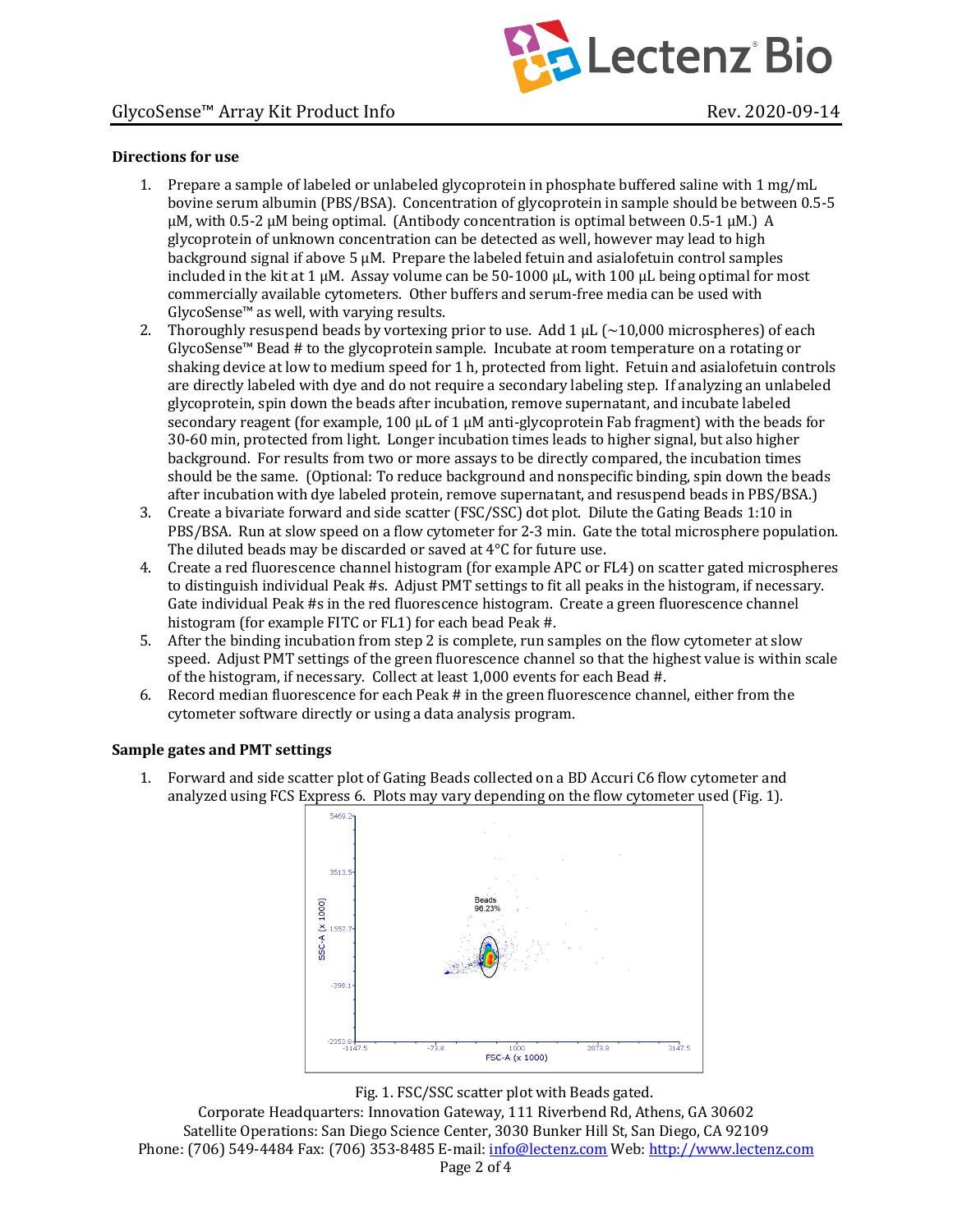

2. FL4 (APC) histogram gating on scatter gated GlycoSense™ beads collected on a BD Accuri C6 flow cytometer. The Bead  $#$  corresponds to the Peak  $#$  in the histogram. Each peak has been gated separately in Figure 2 using FCS Express 6. Depending on the cytometer type, PMT or voltage values may need to be adjusted in order to fit all peaks on the histogram plot. Determine these values experimentally based on your cytometer. Alternately, bivariate dot plots of forward or side scatter vs. bead fluorescence on scatter gated beads can be used to gate GlycoSense™ bead populations instead of histograms.



Fig. 2. Histogram of bead gated microspheres, with each bead Peak # gated separately.

3. Create an FL1 (FITC) green fluorescence channel histogram plot for each gated microsphere peak in the FL4 (APC) histogram plot. This will allow for recording median green fluorescence values for each microsphere peak. The individual gate for each peak in the FL4 histogram plot in Figure 2 will have a separate FL1 histogram plot based on that gate. Depending on the type of cytometer and concentration of sample, PMT or voltage values may need to be adjusted for the green fluorescence channel. After collecting the highest concentration or most fluorescent sample, adjust the PMT or voltage so that the highest value FL1 histogram is within scale of the plot and maximizes the dynamic range of fluorescence. The sample may need to be run again if the PMT or voltages were set too high or too low during the initial setup. Cytometers which have pre-set or non-adjustable PMT and voltage values such as the BD Accuri C6 do not require this adjustment, while cytometers with adjustable values will require some settings optimization. No compensation is necessary in this assay as there is no overlap between the microsphere fluorescence and protein label **fluorescence.**